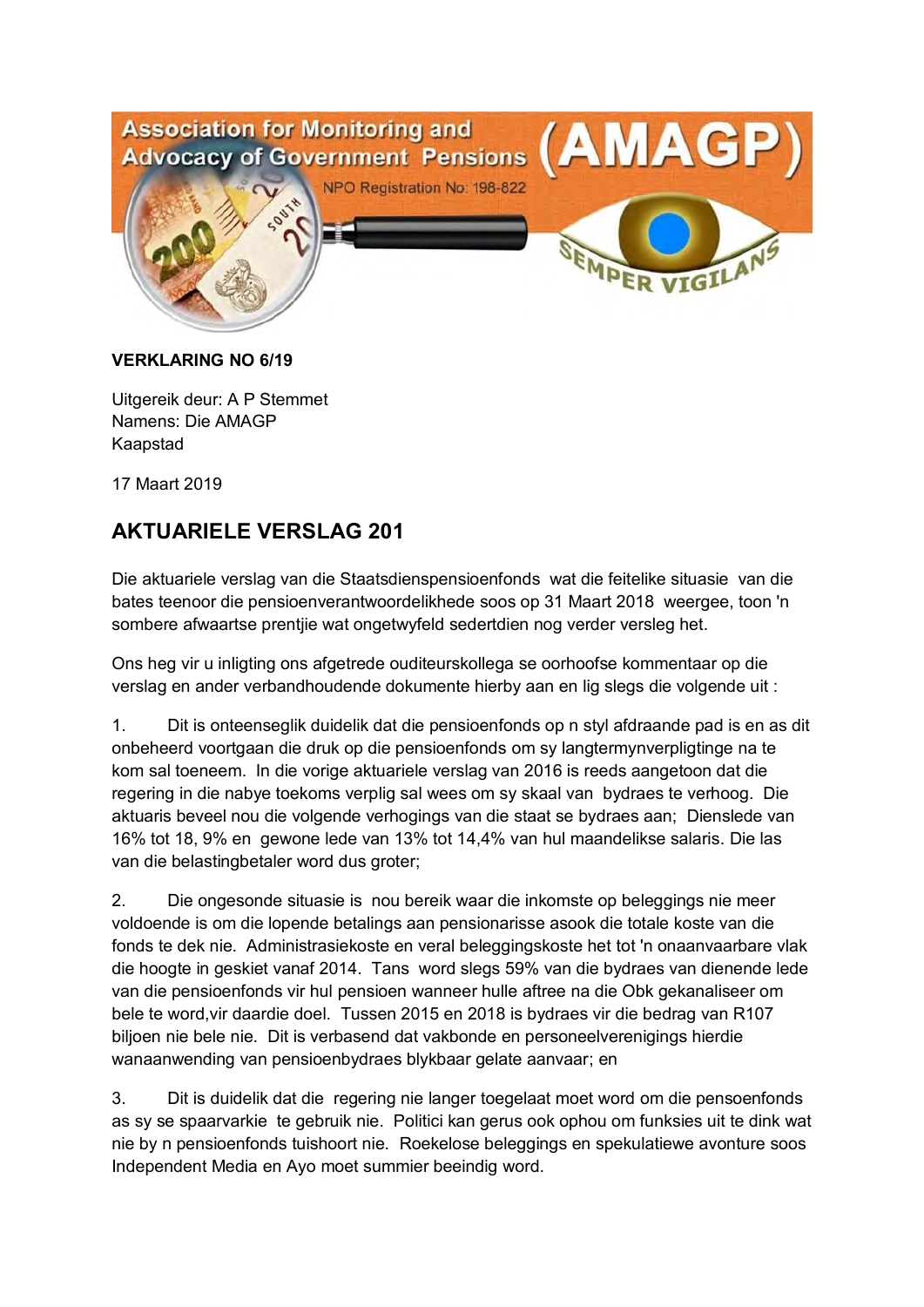Die vraag ontstaan of daar nie ernstig na die aanspreeklikheid van verliese deur die beleggingsbestuurder asook lede van die Raad van Trustees gekyk moet word nie. Die pensioenfonds kan nie meer uitspattighede soos Steinhoffs, African Banks, VBS Banks en ander bekostig nie.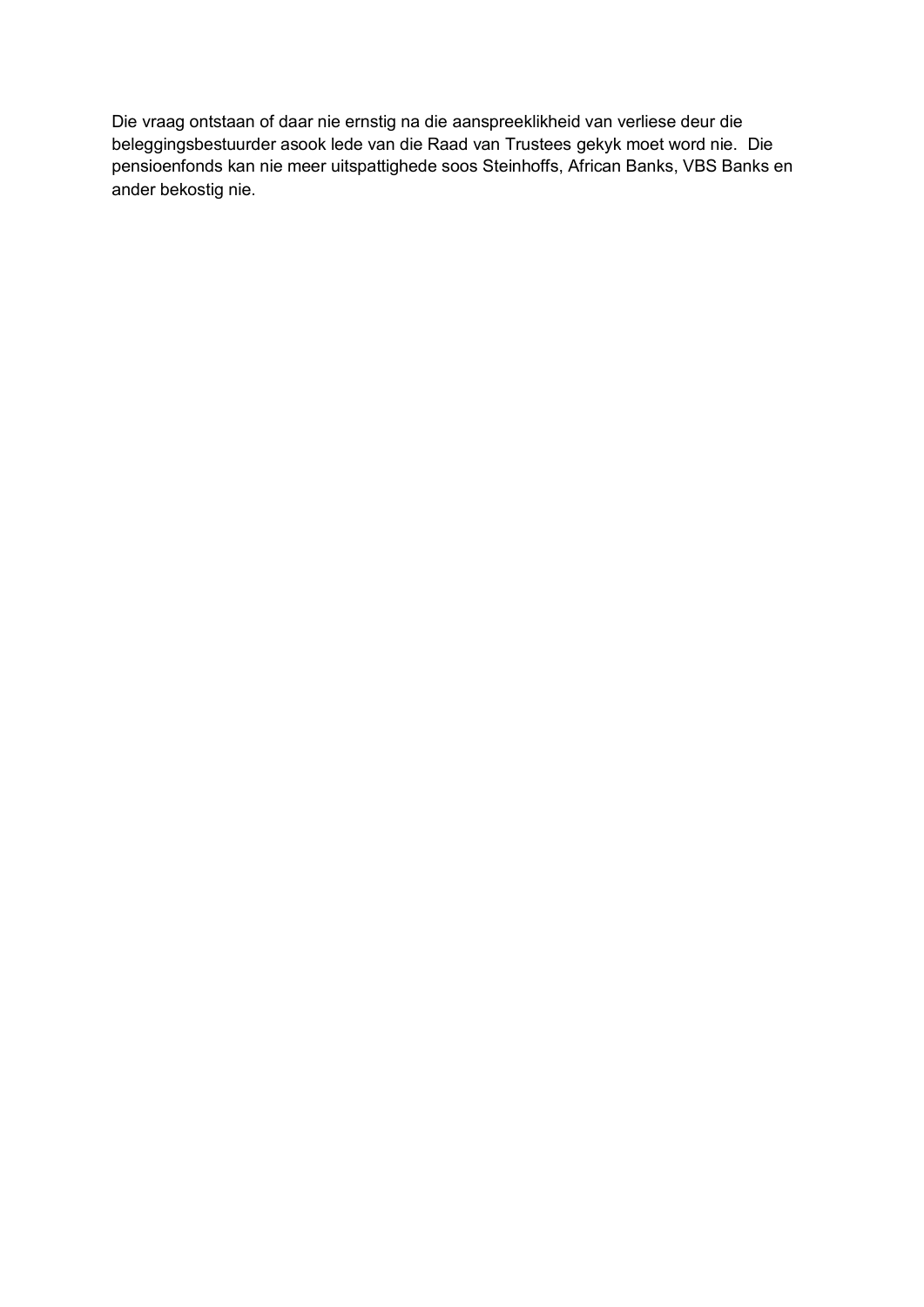

#### **STATEMENT 6/19**

Issued by A P Stemmet On behalf of : The AMAGP Cape Town

17 March 2019

#### **GEPF : ACTUARIAL REPORT. 2018**

The actuarial report of the GEPF which reflects the actual position of the assets vs the pension liabilities as on 31 March 2018 reveals a worry some downward trend which no doubt has since deteriorated even further.

We enclose the comments of our retired auditor colleague on this report as well as on other related documents. We wish to draw attention to the following:

It is abundantly clear that the pension fund is on a steep down road spiral and if the trend continues unchecked the strain on the fund to honour its long term responsibilities will continue to increase. In the previous actuarial report in 2016 it was indicated already that the government will, in the near future, have to increase its contribution rate to the pension fund. The actuary now recommends the following increases by the government; Services from 16% to 18,9% and others from 13% to 14,4% of monthly salaries. The burden of the taxpayer will, therefore, grow.

1. The unhealthy situation has now been reached where the income on investments is not sufficient to provide for current pensions being paid as well as the total costs of the pension fund. Administration costs and especially investment costs have increased to an unacceptable level since 2014. At present only 59% of the contributions by serving members of the pension fund for their pensions when they retire have been channelled tot the PIC to be invested for that purpose. Between 2015 and 2018 contributions collected to the amount of R107 billion was not invested. Strangely enough the labour unions and staff organisations do not object to this situation, and

2. It is clear that the government should not be allowed any longer to use the GEPF as its piggy bank. Politicians should also please stop thinking up new functions which do not belong in a pension fund. Reckless investments and speculative adventures like Independent Media and Ayo should also stop summarily.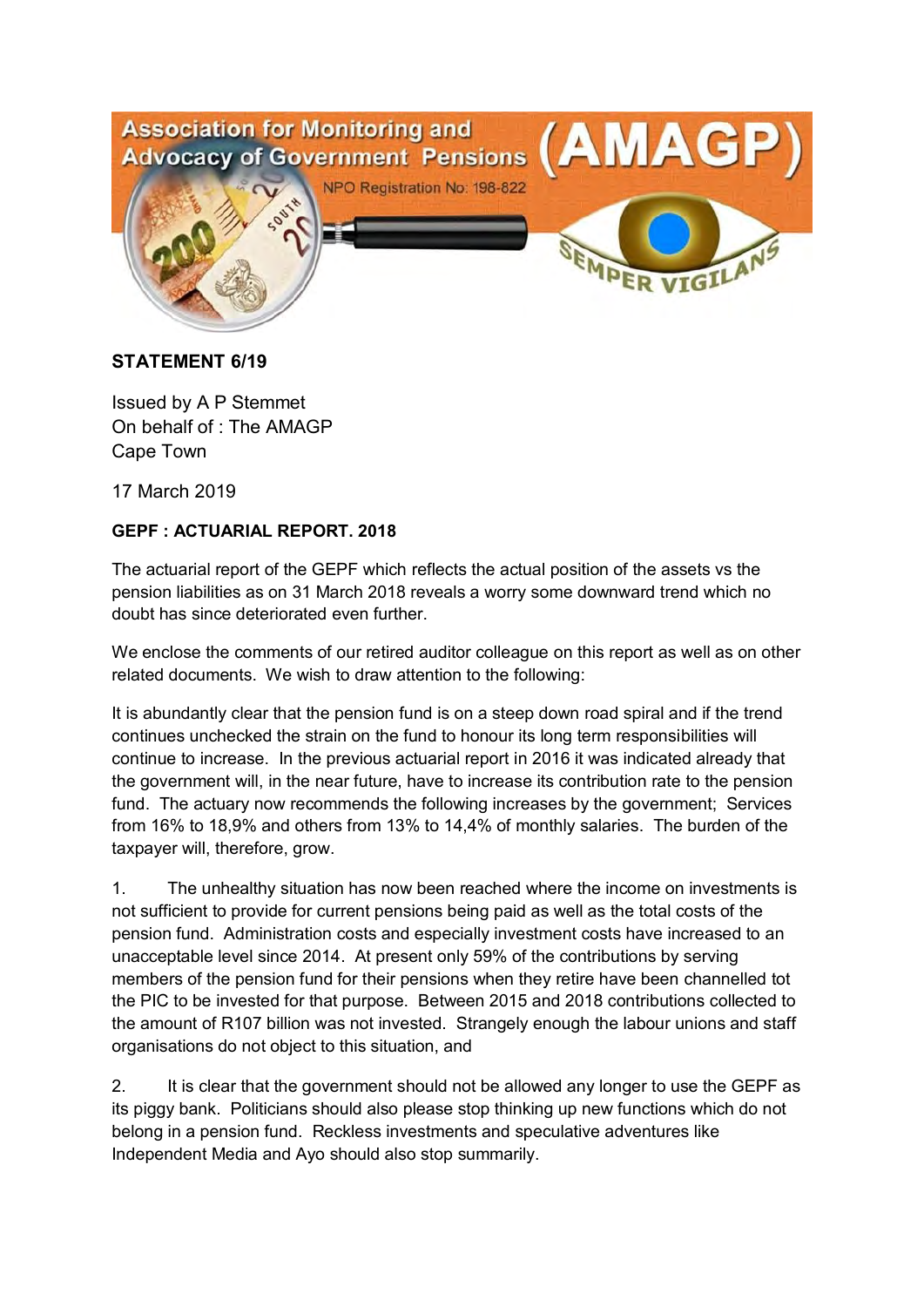Perhaps it is high time that the accountability of asset managers and members of the Board of Trustees of the GEPF should receive serious attention. The pension fund cannot afford more Steinhoffs, African Banks, VBS banks and other extravagances.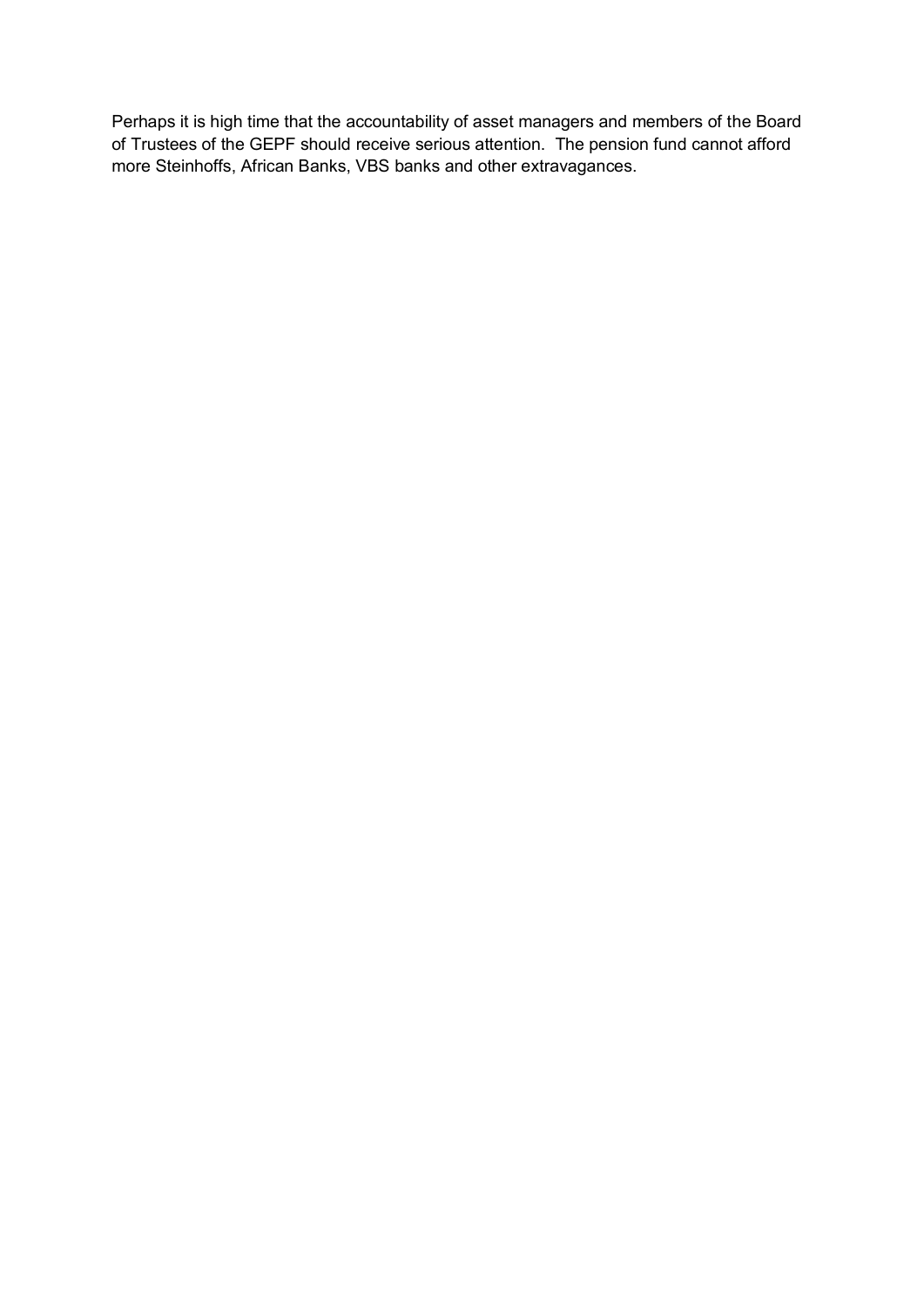## **GEPF AND ITS ACTUARIAL VALUATIONS**

ITS STRONGLY SUGGESTED THAT THE 2018 ACTUARY'S VALUATION REPORT BE READ TOGETHER WITH THE GEPF'S ANNUAL REPORT. AT THE END OF THIS DOCUMENT THERE IS A LIST OF WEB-LINKS TO THE SOURCES USED IN THIS REPORT.

HEREWITH A SUMMARY OF THE BIANNUAL VALUATIONS DONE SINCE 2006. THE PURPOSE OF THIS TABLE IS PRIMARILY TO REFLECT THE FUNDING LEVELS:

| <b>ULLI</b>                                   |         |               | T UNDING LEVELO |         |             |            |             |
|-----------------------------------------------|---------|---------------|-----------------|---------|-------------|------------|-------------|
| <b>Rbn</b>                                    | 2 0 0 6 | 2 0 0 8       | 2010            | 2012    | 2014        | 2016       | 2018        |
| Total best estimate liabilities               | 436,6   | 621,1         | 736,7           | 1 011,6 | 1 173,5     | 1 407,2    | 1662,6      |
| Recommended reserves                          | 99,8    | 217,7         | 344,9           | 464,2   | 541,4       | 647,0      | 720,9       |
| Total best estimate liabilities &<br>reserves | 536,4   | 838,8         | 1 081,6         | 1 475,8 | 1 7 1 4,9   | 2 0 5 4, 2 | 2 3 8 3 , 5 |
| <b>NET ASSETS</b>                             | 545,5   | 715,5         | 801,0           | 1 038,9 | 1 4 2 5 . 7 | 1 629.9    | 1800,1      |
|                                               |         |               |                 |         |             |            |             |
| <b>Minimum funding level</b>                  |         | 128,2% 115,2% | 108,7%          | 102,7%  | 121,5%      | 115,8%     | 108,3%      |
| Long term funding level                       | 101,7%  | 85,3%         | 74,1%           | 70,4%   | 83,1%       | 79,3%      | 75,5%       |
|                                               |         |               |                 |         |             |            |             |
| <b>Excess assets &gt; liabilities</b>         | 108,9   | 94,4          | 64,3            | 27,3    | 252,2       | 222,7      | 137,5       |
| Excess assets %                               | 24,9%   | 15,2%         | 8,7%            | 2,7%    | 21,5%       | 15,8%      | 8,3%        |
|                                               |         |               |                 |         |             |            |             |
| Recommended reserves shortfall/<br>(surplus)  | $-9,1$  | 123,3         | 280,6           | 436,9   | 289,2       | 424,3      | 583,4       |

#### GEPF FUNDING LEVELS

#### **OVERALL TRENDS**

BOTH THE FUNDING LEVELS CONTINUED ITS DECLINE SINCE 2014,

THE MINIMUM FUNDING LEVEL IS NOW AT ITS SECOND LOWEST POINT OVER THE 12 YEARS ANALYZED. (THIS ALSO APPLIES TO THE EXCESS ASSETS OVER LIABILITIES %),

THE LONGTERM FUNDING SHORTFALL HAS BREACHED THE HALF A TRILLION MARK! (THE 2018 SHORTFALL IS R583 BILLION)

AND FINALLY, VIA THE 2018 ACTUARY'S REPORT ITS NOW OFFICIAL AND CONFIRMED, **FOR THE 12TH YEAR IN A ROW, THE LONGTERM FUNDING (LTF) RATIO IS LESS THAN 100%, THE GEPF BOT'S OWN TARGET.**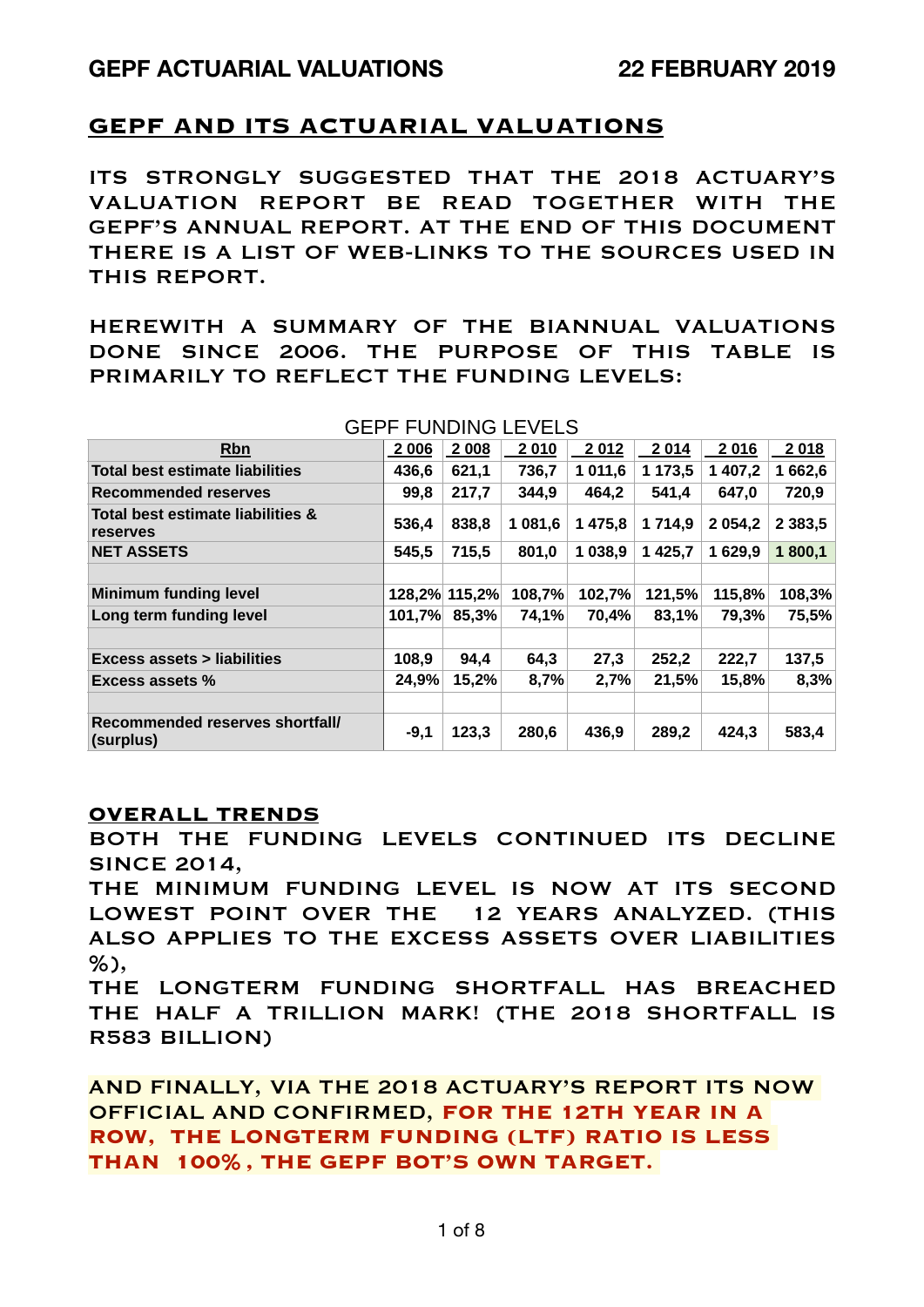## **RECAP OF THE SUSTAINABILITY ISSUE**

EARLIER IN THE YEAR A REVIEW WAS PERFORMED ON THE 2018 ANNUAL REPORT WITH SPECIFIC FOCUS ON THE SUSTAINABILITY. THAT REVIEW'S HIGH LEVEL SUMMARY IS HEREWITH..

| IN SUMMARY - SUSTAINABILITY OF THE GEPF                                                                                                        |
|------------------------------------------------------------------------------------------------------------------------------------------------|
| THE LONGTERM FUNDING RATIO IS LESS THAN 100%<br><b>FOR 12 YEARS IN A ROW</b>                                                                   |
| <b>PENSION LIABILITIES INCREASES CANNOT BE</b><br><b>QUANTIFIED BECAUSE THE 2018 ACTUARY</b><br><b>VALUATION WAS NOT COMPLETED IN TIME (*)</b> |
| THE PRODUCTION CAPACITY OF INVESTMENTS HAS<br><b>REDUCED</b>                                                                                   |
| INTEREST ON INVESTMENTS HAS NOT KEPT PACE WITH<br>THE GROWTH OF INVESTMENTS OVERALL                                                            |
| <b>ESCALATING INVESTMENT EXPENSES VS REDUCED</b><br><b>RETURNS</b>                                                                             |
| THE ACTUARY REGARDED THE BELOW EXPECTED<br><b>INVESTMENT RETURNS IN 2016 ALREADY AS A</b><br>SIGNIFICANT STRAIN TO THE FUND                    |
| IT DOES APPEAR THAT THE INVESTMENTS HAS<br>ALREADY REACHED THE POINT OF DIMINISHING<br><b>RETURNS</b>                                          |
| THE NET PRE RETIREMENT DISCOUNT RATE WAS<br>REDUCED AGAIN, THIS IMPACTS (INCREASES)<br><b>PENSION LIABILITIES</b>                              |
| (*) REPORT RECEIVED 21 FEBRUARY 2019                                                                                                           |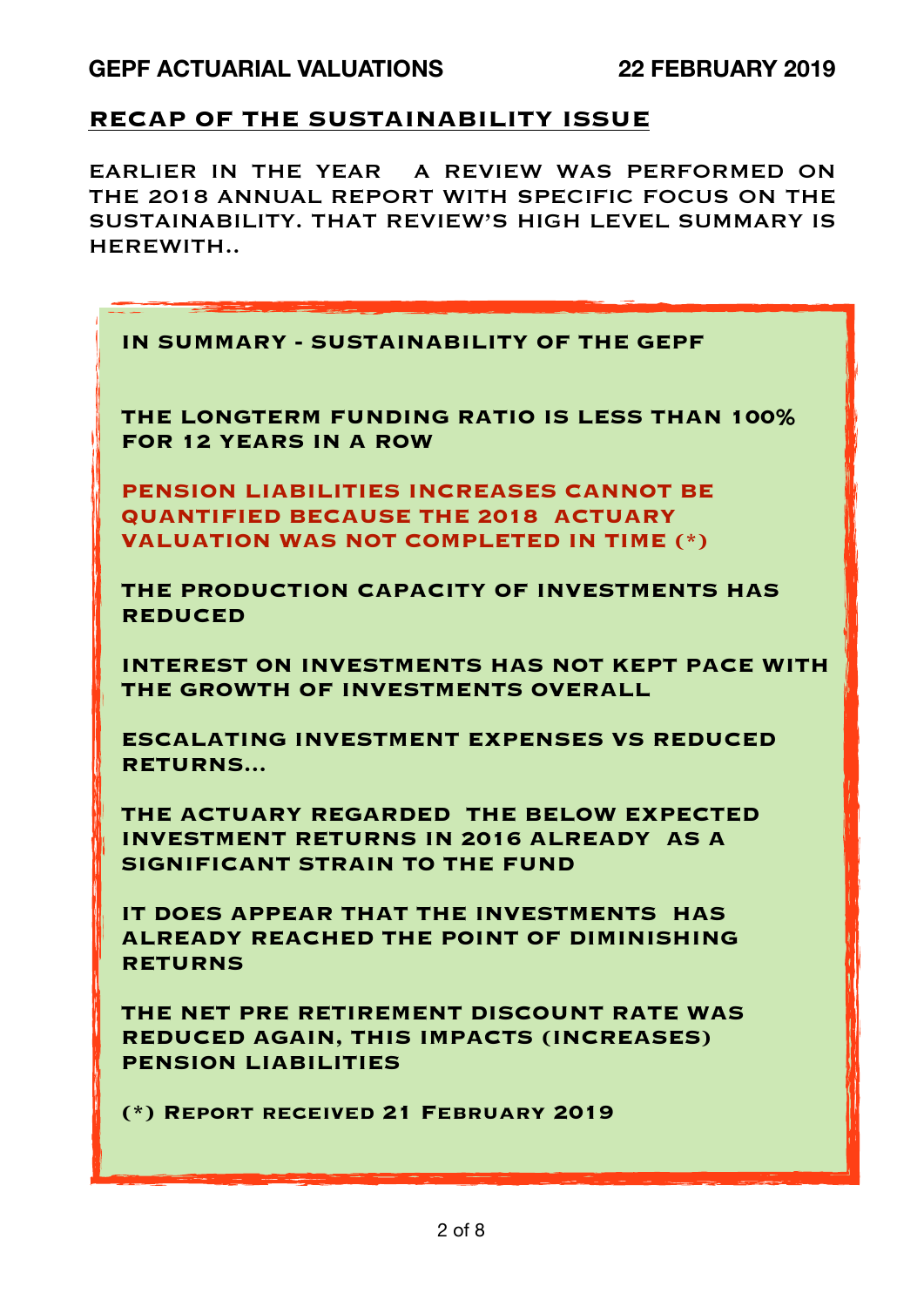## **AN UPDATE OF PENSION FUND LIABILITIES INCREASES**

### HEREWITH A SUMMARY OF THE PENSION LIABILITIES:

| <b>GEPF PENSION LIABILITIES</b> |              |       |          |         |                                |         |         |
|---------------------------------|--------------|-------|----------|---------|--------------------------------|---------|---------|
| <b>Rbn</b>                      | 2 0 0 6      | 2 008 | 2010     | 2 0 1 2 | 2014                           | 2 0 1 6 | 2018    |
| Total best estimate liabilities | 436,6        | 621.1 | 736.7    |         | $1\,011.6$   1 173.5   1 407.2 |         | 1 662.6 |
| 2 yearly increases              | $\mathbf{0}$ | 184.5 | 115.6    | 274.9   | 161.9                          | 233.7   | 255.4   |
| 2 yearly increases %            |              | 42.3% | $18.6\%$ | 37,3%   | 16,0%                          | 19.9%   | 18,2%   |

### AND A GRAPH SHOWING THE TRENDS OF THESE INCREASES.

WHAT THIS GRAPH INDICATES IS THAT THE PENSION LIABILITIES IS INCREASING, BUT THAT THE INCREASES BETWEEN 2014 AND 2018 IS **LESS** THAN THE OVERALL AVERAGES.

THIS SHOULD ACTUALLY BE GOOD NEWS AND ASSIST WITH THE IMPROVEMENT OF BOTH FUNDING RATIOS....BUT THAT DOESN'T HAPPEN.



#### THE REASON FOR THIS IS THAT THE ASSETS (INVESTMENTS) AT NO POINT OUTGROWS THE LIABILITIES

AND/ OR THE COMBINED LIABILITIES & RESERVES OVER THE BIANNUAL PERIODS. THE GEPF AND THE PIC, VIA THEIR MEDIA RELEASES, THE ANNUAL REPORTS AND ON THE GEPF'S WEBSITE FOCUS ON THE INVESTMENTS MAINLY....

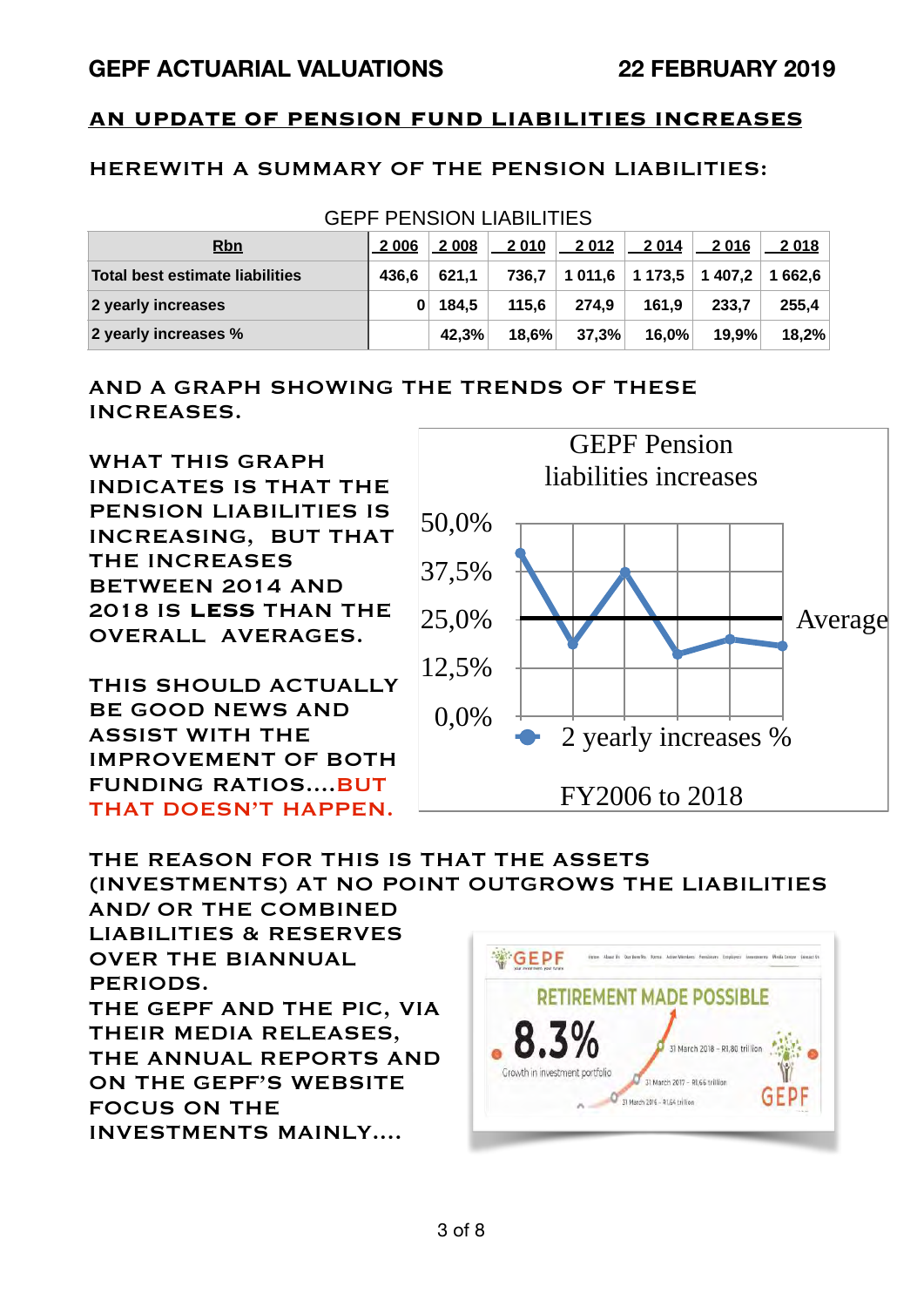USING THE ACTUARY'S INFORMATION AND COMPARING THE GROWTH IN BALANCES SINCE 2006, THE FOLLOWING PICTURE EMERGES...



THE GREEN LINE (INVESTMENTS) REPRESENTS THE "GOOD NEWS" AS ALSO HIGHLIGHTED AND EMPHASIZED ON THE GEPF WEBSITE. NOTE THE MODEST, BUT IN PROPORTION, INCREASES DEPICTED IN THE GRAPH. COMPARE THIS TO THE ONE ON THE GEPF WEBSITE.

WHEN THE ACTUAL PURPOSE OF THE FUND IS ADDED TO THE PICTURE TO PROVIDE CONTEXT, NAMELY FOR THE GEPF TO PROVIDE FOR THE PENSION LIABILITIES AND TO SAFEGUARD THIS VIA ADEQUATE RESERVES IN FUTURE, THINGS LOOK A BIT DIFFERENT - NOT SO?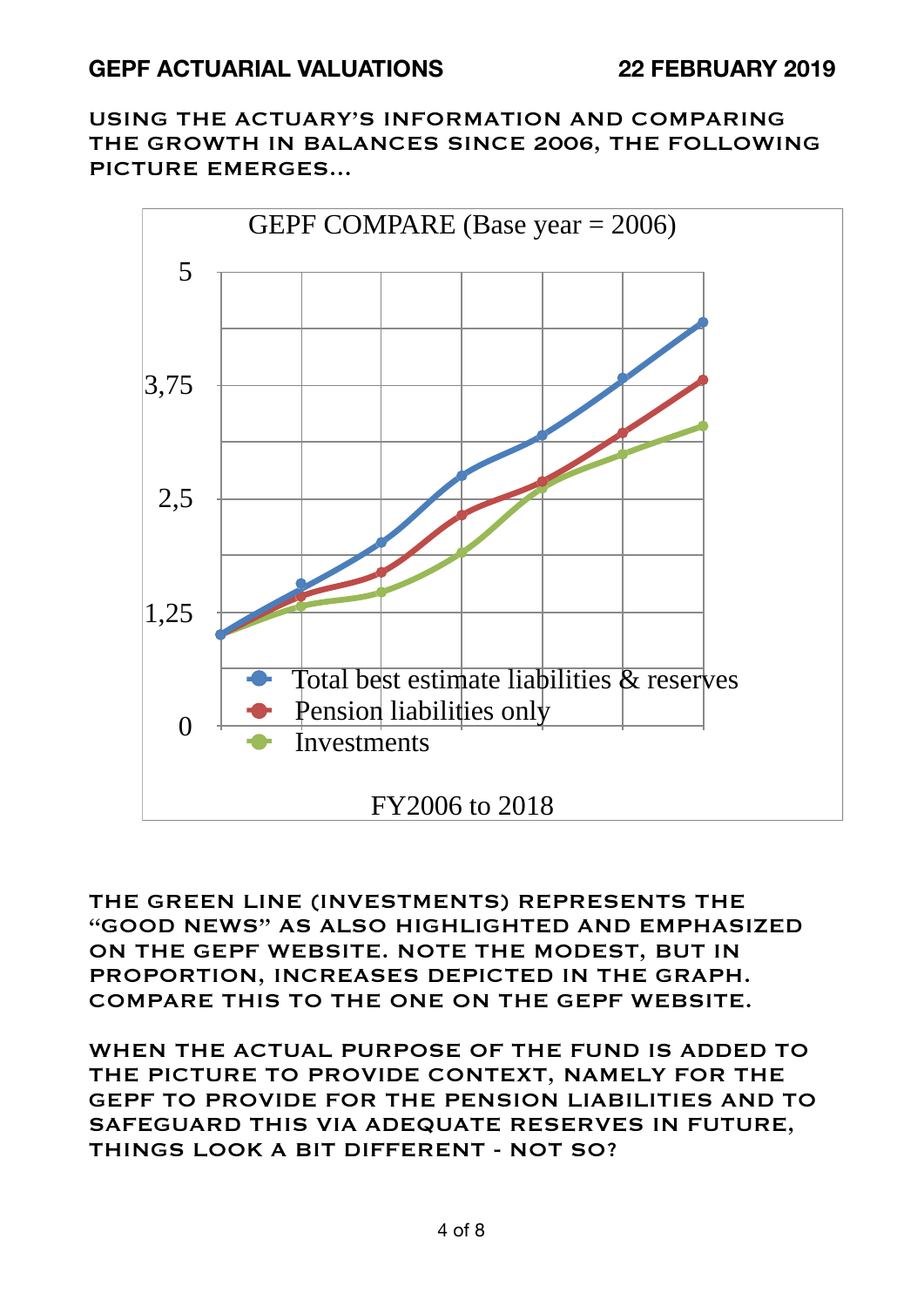## **CHANGE IN THE FINANCIAL POSITION**

THE EXTENT TO WHICH ASSETS EXCEEDS THE PENSION LIABILITIES PROVIDES A BUFFER AND CREATES A LEEWAY FOR THE FUND TO ABSORB MARKET VOLATILITY AMONGST OTHERS. IT "INSURES" THE FUND AND PROVIDES THE PLATFORM TO THE LONGTERM SECURITY AND SUSTAINABILITY OF THE FUND.

IT TAKES TIME TO BUILD UP THIS RESERVE AND THEREFORE ANY DETERIORATION SHOULD REQUIRE DECISIVE ACTION.

THE FOLLOWING INDICATES THE DETERIORATION THAT HAS ESCALATED PER THE MOST RECENT VALUATION:

| <b>Change in financial position</b><br>(Billion) |                 | 2 014 2 016 2 018 |
|--------------------------------------------------|-----------------|-------------------|
| Excess assets > liabilities                      | $252.2$   222.7 | 137,5             |
| <b>Deterioration</b>                             | $-29.5$         | $-85.3$           |
| Deterioration %                                  | $-12%$          | $-38\%$           |

SO IN SUMMARY, THE TOTAL DETERIORATION SINCE THE START OF 2015 UP TO THE END OF 2018 AMOUNTS TO R114,8 BILLION. (29,5 + 85,3)

SOME CONTEXT TO THE RAND VALUES OF THE DETERIORATION IS THAT TOTAL BENEFITS PAID IN 2018 AMOUNTS TO R95 BILLION.

IF THIS RATE OF DETERIORATION CONTINUES, WHAT WOULD THE LEVEL OF RESERVES BE IN TWO YEARS TIME?

PLEASE DO THE MATH.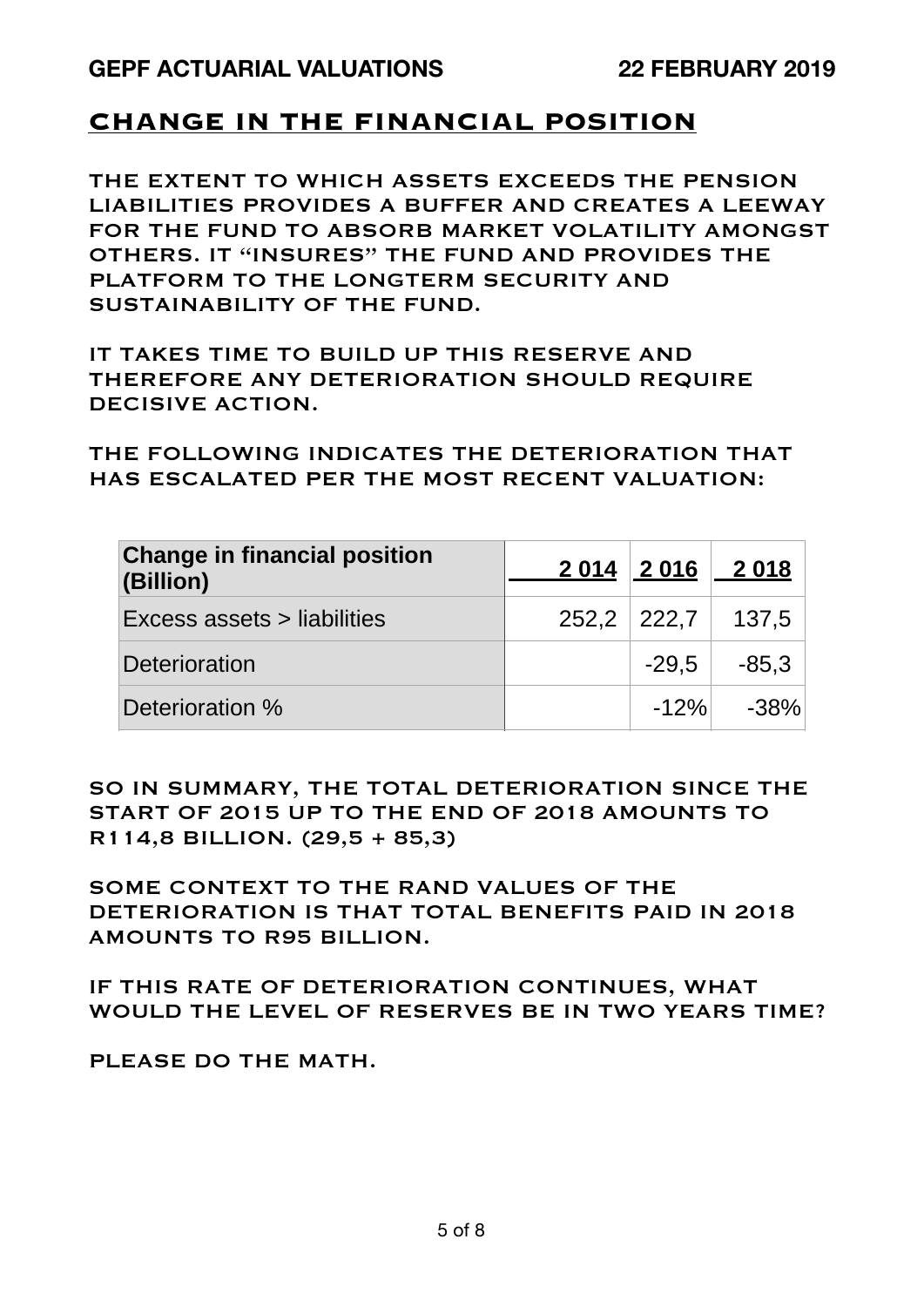## **FACTORS THAT NEGATIVELY IMPACTS THE FUNDING RATIOS**

THE FACTORS ARE SUMMARIZED ABOVE AND FOR MOST PART IMPACTS THE ASSET SIDE OF THE FUNDING RATIO CALCULATION.

CENTRAL TO THE ASSETS, IS THE ACTUAL PRODUCTION CAPABILITY OF THOSE INVESTMENTS.

THE 2016 VALUATION DID PROVIDE FOREWARNING IN SO FAR AS THE ACTUARY REPORTED THE AREAS THAT CAUSE STRAIN TO THE FUND. IN THE 2016 VALUATION REPORT, THE HIGHEST RAND VALUE OF STRAIN ON THE FUND CAME FROM TWO ISSUES NAMELY THE INVESTMENT RETURNS AND ECONOMIC ASSUMPTIONS.

IN THE 2018 VALUATION, THE INVESTMENT RETURNS REMAINED AS THE SINGLE BIGGEST FACTOR THAT CAUSES STRAIN TO THE FUND.

### **SUBSTANTIAL STRAIN TO THE FUND : INVESTMENT RETURNS**

ACCORDING TO THE ACTUARY, A "SUBSTANTIAL STRAIN" TO THE FUND RELATES TO THE BELOW EXPECTED INVESTMENT RETURNS.

HEREWITH THE COMBINED STRAIN PER THE 2016 AND 2018 ACTUARY VALUATIONS:

| Substantial strain on the fund  | <b>Investment</b><br>lincome Rbn |  |  |
|---------------------------------|----------------------------------|--|--|
| <b>Actuary 2016 report</b>      | 62,8                             |  |  |
| <b>Actuary 2018 report</b>      | 225,2                            |  |  |
| <b>Total Strain 2016 + 2018</b> | 287.9                            |  |  |

AS FAR BACK AS IN 2016 ALREADY, THE ACTUAL INVESTMENT RETURNS WERE LESS THAN THE ASSUMED AND EXPECTED RATES USED TO UNDERPIN THE ACTUARY'S VALUATIONS.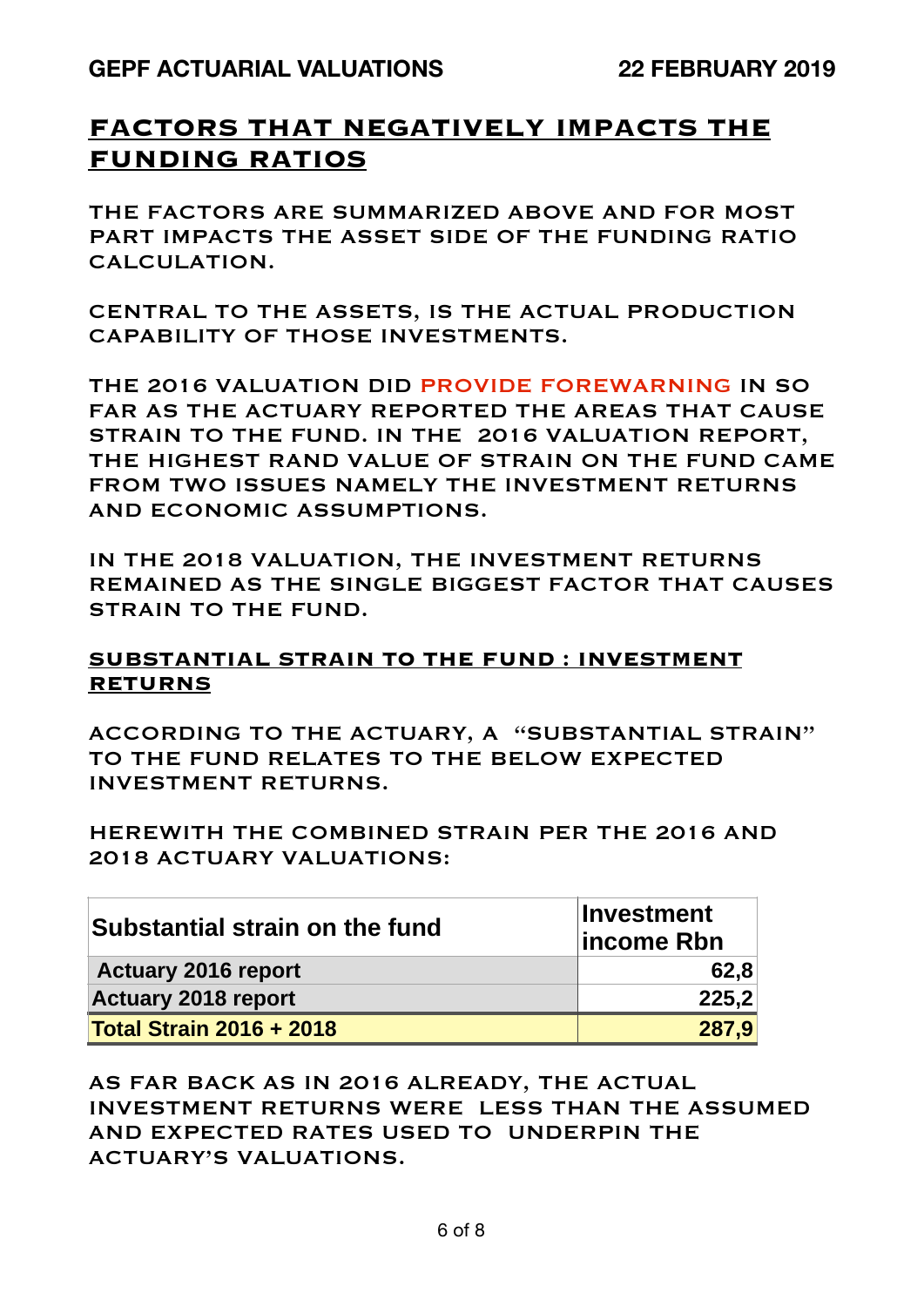BASED ON IN YEAR INDICATORS, IT WAS FORESEEN THAT THE 2018 ACTUARIAL REPORT WILL REPEAT THIS OBSERVATION, WHICH IN FACT IT DID.

IN THE 2018 VALUATION, THE ACTUARY INDICATED THAT THE FUND EARNED APPROXIMATELY 6.49% PER ANNUM ON THE MARKET VALUE OF ASSETS. THE ACTUARY'S ASSUMPTIONS WAS THAT THE ASSETS WOULD EARN 12.5% PER ANNUM. AS A RESULT, OVER THE 2018 VALUATION PERIOD, A SUBSTANTIAL STRAIN ON THE FUND OF R225 BILLION WAS THE RESULT. (ACTUARY REPORT 2018 PAGE 52)

# **THE NEXT FOUR YEARS**

BECAUSE OF THE TIMING OF THE RELEASE OF THE VALUATION, THE CURRENT BOARD EFFECTIVELY HAS

ONLY THREE MORE YEARS TO ADDRESS THE DETERIORATION OF THE FUND AND TO RESTORE THE SUSTAINABILITY RATIO TO ITS 2014 LEVEL.



**THE BOY SCOUT MOTTO IS TO LEAVE THE CAMPSITE IN A BETTER CONDITION THAT YOU FOUND IT.** 

CONSIDERING THAT THE MAJORITY OF THE CURRENT BOARD MEMBERS IS IN OFFICE SINCE 2015, ITS ONLY FAIR TO EXPECT THEM TO RESTORE THE FUNDING RATIO TO ITS LEVEL AT THAT TIME (PERHAPS ADD A MODEST 1% TO LEAVE THE FUND IN SLIGHTLY BETTER SHAPE THAN IN 2015 )

**THIS GIVES US A MINIMUM FUNDING RATE TARGET OF 122,5% (121,5 PLUS 1%)** 

**AS CAN BE SEEN, AT THIS TIME, BECAUSE OF THE LAST 4 YEARS, ANY HOPE OF PROGRESSING TOWARDS ACHIEVING THE LONG TERM FUNDING LEVEL HAS BEEN ABANDONED.**